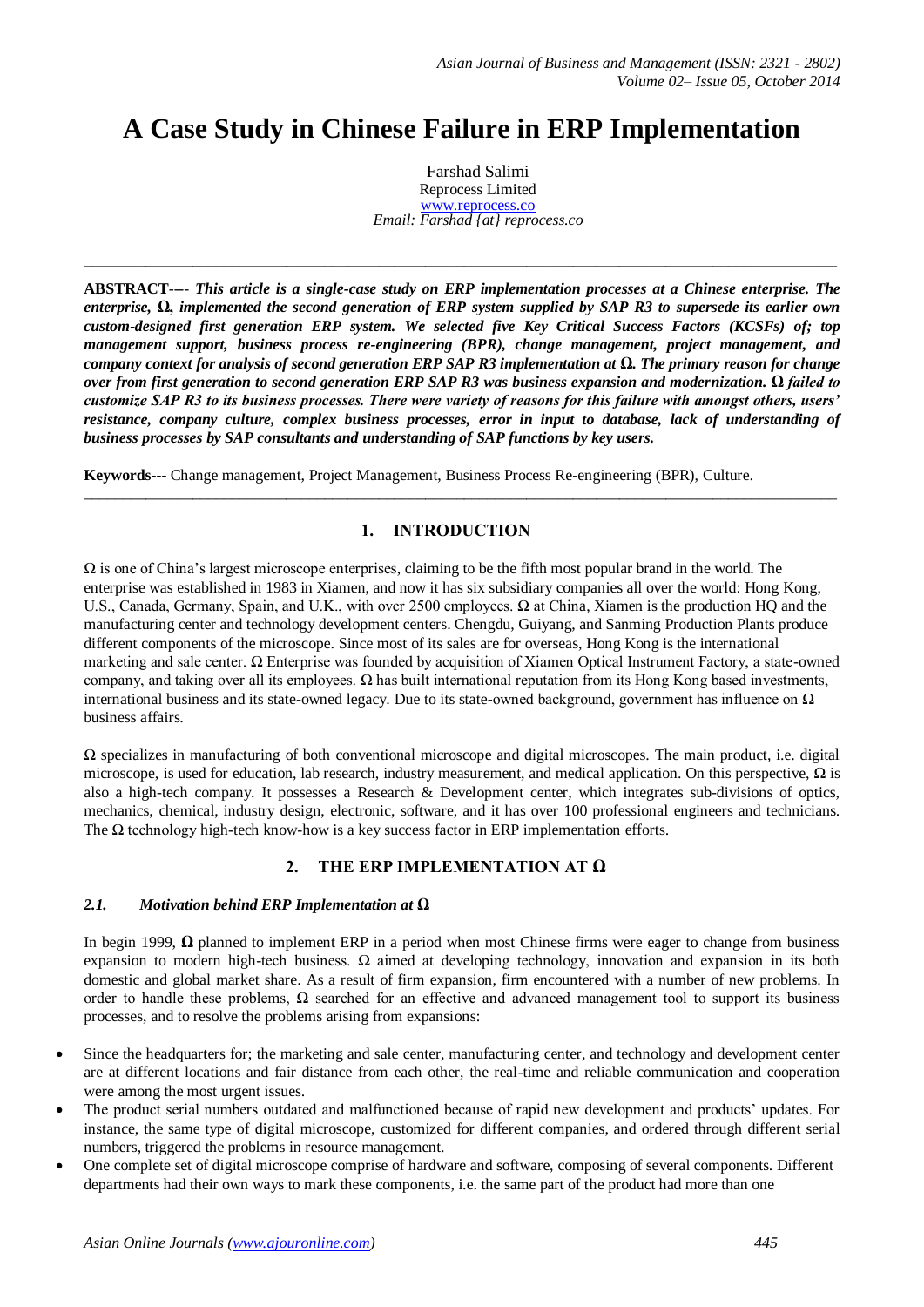component tag number. This was the cause of some of communication issues.

- The information flow was phase-by-phase and slowly.
- The database for daily activity had reached its functional limitation because of the vast expansion in data.
- In addition to State publicity, the trend of ERP implementation had influenced the  $\Omega$  top management decision in selection of ERP implementation as a management response tool to upcoming issues.

In addition to these problems in Ω prior to ERP SAP R3 implementation, top management had its own reasoning for ERP adoption.

#### *2.2. The first generation own custom-designed ERP implementation*

In this section, the analysis of the first generation of ERP system is based on the process model developed by Ross (1998). In an ERP implementation model, Ross (1998) suggests the link between the process stages to organizational performance. The following section presents how the custom-designed ERP system was developed and performed at Ω.

Design Stage

According to Ross (1998), the decisions timeline has to be determined; including changing business processes or ERP customization period, and period for determination of process standardization domain must be specified.

 $\Omega$  chose to design and implement the ERP system internally, and for this purpose, it hired some experienced programmers to learn how to design the ERP system. While the custom-designed ERP system focused in solving the most urgent problems and critical to firm operation, the software programmers involved in the design of ERP system were not ERP experts with limited knowledge in ERP functions.

Implementation Stage

At this stage, firm starts with ERP implementation, and some problems emerge because of the new system. It will take time to take the problems and then, the effects come out (Ross, 1998). In this case, the ERP system was designed to solve the existing problems and  $\Omega$  was less flexible towards application of ERP system. Initially, the ERP system was a small module, aiming to solve the serial number for different products with limited number of users and departments involved. The system was implemented smoothly because of 1. Training, 2. Phase by phase implementation, and 3. Users' Acceptance.

The firm custom designed ERP system was based on the following three modules: 1) Planning: Planning included MRP (Material Resource Planning) simulation, purchase orders application, short resource checking. It was primarily to provide the general resource schedule for the next manufacturing set. 2) Manufacturing: This involved receiving orders from Hong Kong, and arranging the manufacturing orders to sub-manufacturer. In this function, ERP acted as a link among the headquarters (Xiamen), the sale center (Hong Kong) and sub-manufacturing company (Chengdu, Guiyang, Sangming), and 3) Resource management: Resource management included tracking of purchase orders, and adjusting the resource order in case of any priority order.

Stabilization Stage

Firms take benefits from the ERP system, if it performs its functional expectations in implementation stage (Ross, 1998). Ω entered stabilization stage at the end of 2000 at which some of the above mentioned problems were resolved. For instance, the disorderly product serial numbers were organized, and this enabled the product parts to have unified identification codes.

The basic access to the resource database allowed the subsidiaries to have a real time input and output for all resources. In general, the improvement in communication, coordination and cooperation based on the three modules (planning, manufacture, and resource management) formed an effective supply chain in  $\Omega$  processes; and overall  $\Omega$  performed better than before.

Continuous Improvement Stage

After the stabilization stage, the change in business environment must force companies to roll out change management throughout the organization. The ERP system also has to be improved according to these changes, with the development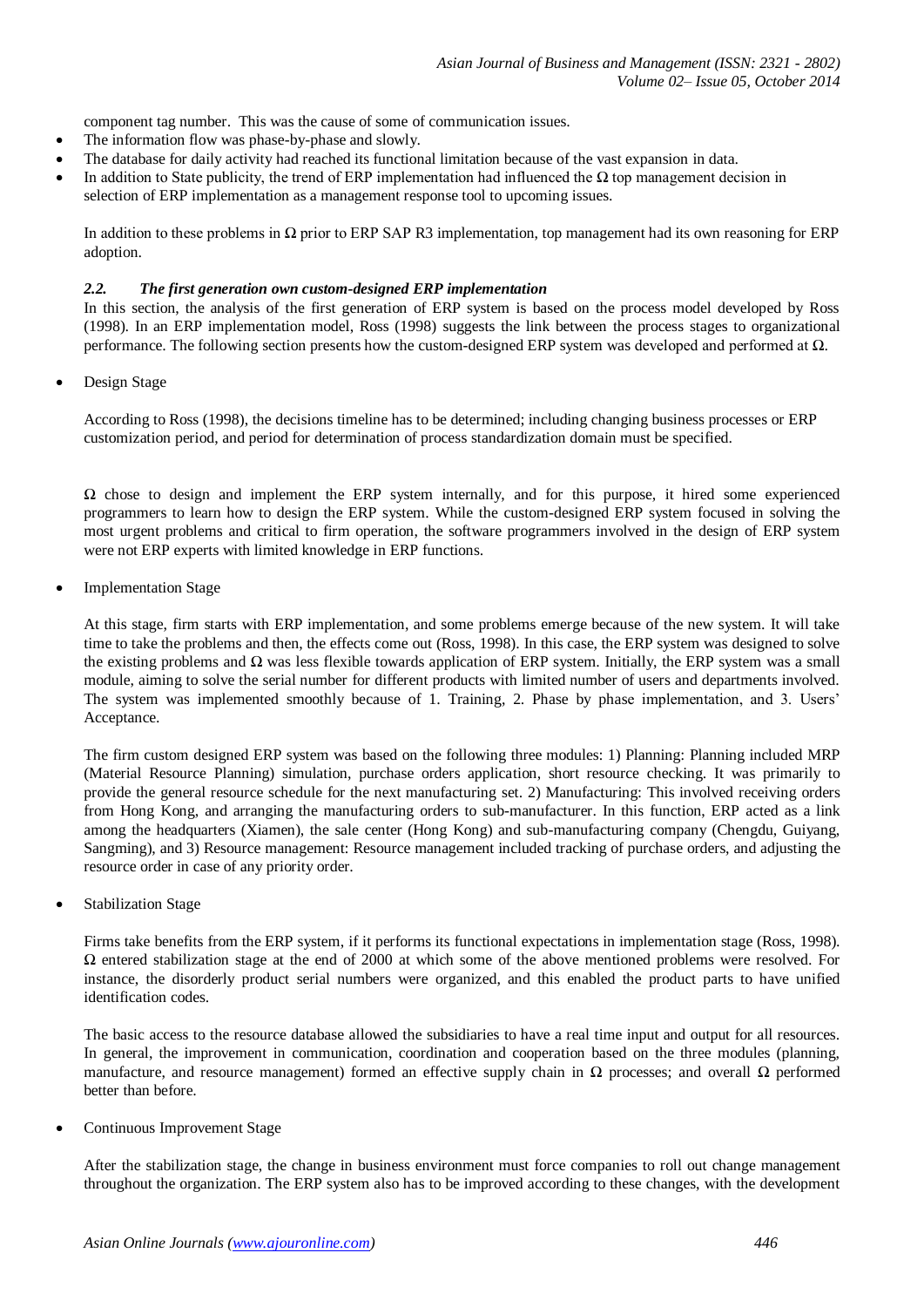of new functions (Ross, 1998). Since 2002, Ω launched its focus on the digital microscope instead of the conventional microscope. The transfer of the products led to the ERP updates, which increased the requirement for an increase in database capacity for recording more microscope categories and components parts. This included different types and parts of hardware and different versions of software. However, problems were that the new products (digital microscopes) developed more problems, especially after integration of hardware and software. This required more efficient information exchange throughout the entire value chain. ERP system played a critical role in information collection and information sharing. With the ERP support,  $\Omega$  aimed to develop more businesses at domestic and global markets.

Transformation Stage

At this stage, firms use ERP system to perform process re-engineering and to increase their business margin; however, firms have seldom reached this stage (Ross, 1998).

The firm growth brought exponential changes to both organizational structure and business activities. There were more demands to the customer specific requirements. The firm had to put more product attributes for custom-designed product. In a Digital Lab, Japanese prefer monitoring the students' microscope, while the western focus is on the real time communication between teacher and students. ERP had to reflect broad customers' requirements, and assign tasks to each department to fulfill these requirements. The custom-designed ERP failed to support these complex process requirements, and the system appeared to regenerate gradually more problems. Considering all the factors, the reasons for ERP change over can be described as follows:

The function and module of the first generation ERP system was difficult to develop and expand to other and more advanced functions.

The ERP system was designed and developed by in-house  $\Omega$  programmers. They had no or limited knowledge of ERP systems and limited competencies to forecast the changes in business processes, and to understand marketing focus, and management structure. The design of the system was all based on the situation at that time, and there was less flexibility for further development. In addition, at technical level, there were unexpected bugs in the first ERP generation, and  $\Omega$ had no experience how to trouble shoot the bugs.

Ω had grown with exponential changes in organizational structure, management model and manufacturing processes. First of all, ERP generation no longer fit to the firm organizational business processes. Secondly, the system was neither a suitable system for the enterprise and neither was it robust to modernization.

The system had fatal limitations, which slowed down the parallel development of ERP system with organizational changes. Finally, the gap between the ERP system and real-time business processes of the firm became a barrier to  $\Omega$ further business development in the market.

Despite all, the first generation of ERP system was successful in achieving its objectives for the lifetime of product. It improved the resource management at Ω, and it synchronized the flow of resources among different business units. The large boost in Ω revenue owed to this ERP application. However, considering the ERP shortcomings and opportunity costs,  $\Omega$  decided to supersede the first ERP generation system by a professional ERP system.

## *2.3. The second generation off-the-shelf ERP SAP R3 implementation*

 $Ω$  chose SAP R3 for their new business processes. Since 2005, the ERP experts worked at  $Ω$  on ERP implementation project. The ERP SAP R3 implementation process took the following implementation phases;

Chartering Phase

In 2004, the CEO decided to replace the out of date inhouse ERP with a new ERP SAP R3 system. Ω made a comparison among different ERP vendors, such as Yongyou, Oracle, and finally he chose SAP R3. SAP was recognized as the most advanced and flexible ERP system for  $\Omega$  application. After the final decision on SAP R3 implementation, SAP consultant started with their business process study at  $Ω$ . At this phase,  $Ω$  held several meetings to introduce the business processes and firm database to SAP consultants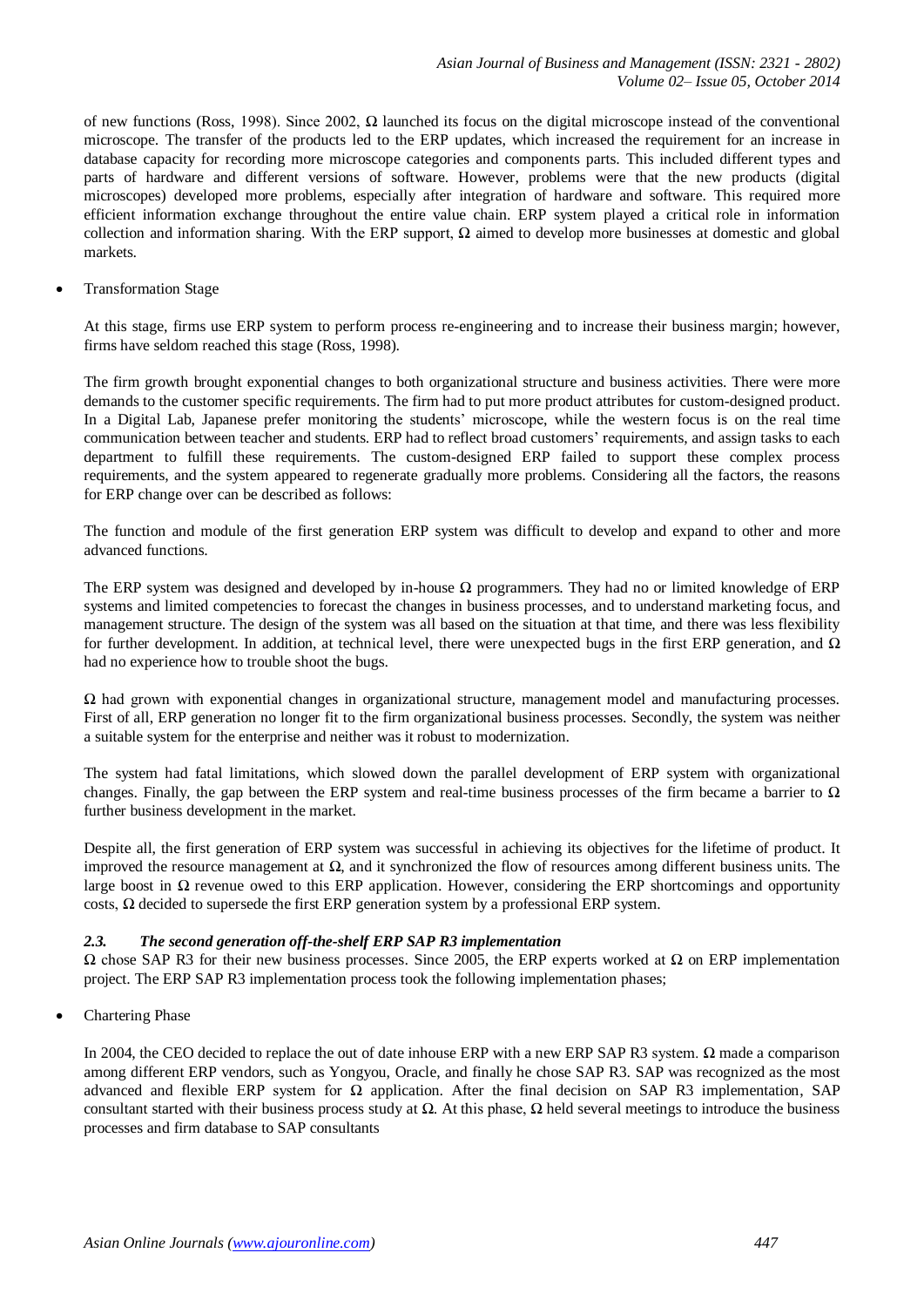Project Phase

Ω outsourced ERP SAP R3 implementation project to SAP. In order to provide the critical process operations of different department,  $\Omega$  built a SAP team consisting of the key users in each department. SAP held several trainings for these users involved in the ERP SAP R3 system.

In begin 2007, the ERP SAP was pilot tested for about two months at Ω. The basic results were in accordance to the expectations, and SAP rolled out SAP R3 implementation in entire organization.

Shakedown Phase

At this phase,  $\Omega$  worked on the adaptation to ERP SAP R3 system, and it adjusted the ERP SAP R3 system to its live business processes. There are temporary problems like 'reduced productivity' and 'business disruption' in the beginning of this phase (Markus & Tanis, 2000). Ω faced the same situation with unpredicted problems emerging and causing business disruptions. There were some system bugs, which were not discovered during the test stage. For instance, since the design of the system omitted the function 'software serial number management', this function was realized manually, or by the old ERP system. For this reason, the new ERP SAP R3 system operated in parallel with its predecessor.

Onward and Upward Phase

At this phase, ERP SAP R3 system had to be stable and profitable.  $\Omega$  did not reach this phase, and ERP SAP implementation required a great deal of improvements.

The implementation of SAP R3 moved to its third phase. The lessons learnt from the first generation had been considered in the design of the new ERP system. There were more modules in the new system to fit the more complex business operations. Ω emphasized on upgrade of ERP system to meet the requirements for a dynamic business environment. However, more difficulties became more visible, and the new ERP system seemed difficult to adapt to, and some of the functions were not flexible enough. There was a gap between the new ERP system business processes and the live business processes at  $\Omega$ . Ω became a little bit anxious since the system did not function to users' expectations, and the problems were hard to overcome.

## **3. ERP SAP R3 IMPLEMENTATION CRITICAL SUCCESS FACTORS MODEL**

Ω encountered many problems in ERP SAP R3 implementation process. We analyzed the ERP implementation process on the basis of five KCSFs at  $\Omega$ .

Top Management Support

The implementation of ERP system involves the entire firm involvement, and it can't be successful without the top management understanding, support and participation (Davenport, 1998; Holland, 1999; Esteves & Pastor, 1999; Z.X. Chen, 2001; Yang W. S. & Yan H. H., 2001). The support from the top management is significant for the success of ERP implementation.

In details, the executive support could be *involvement* and *participation* (Jarvernppa & Ives, 1990): Involvement is a subjective and psychological concept, reflecting the cognition and attitude towards the information system. Low involvement illustrates that the executive considers the information system as a common technical project. As Davenport (1998) argues, only the top management possesses the capability to solve the conflicts between the business activities and technology.

The participation is the concept of activity, which refers to the investment on the projects, including time, money, concentration and so on (Jarvenppa & Ives, 1991). The executive support should be at strategic level, not only considering the budget, but also organizational innovation, management and culture, aiming to remove the resistance to ERP system.

At  $\Omega$ , the executive had highly involved and participated in the ERP implementation. Initially,  $\Omega$  budgeted 10 million (Chinese) Yuan available to ERP SAP R3 implementation project required capital. Secondly,  $\Omega$  required its staff to cooperate with ERP implementation SAP team, which assured the supports from "soft" factor. Thirdly, the executive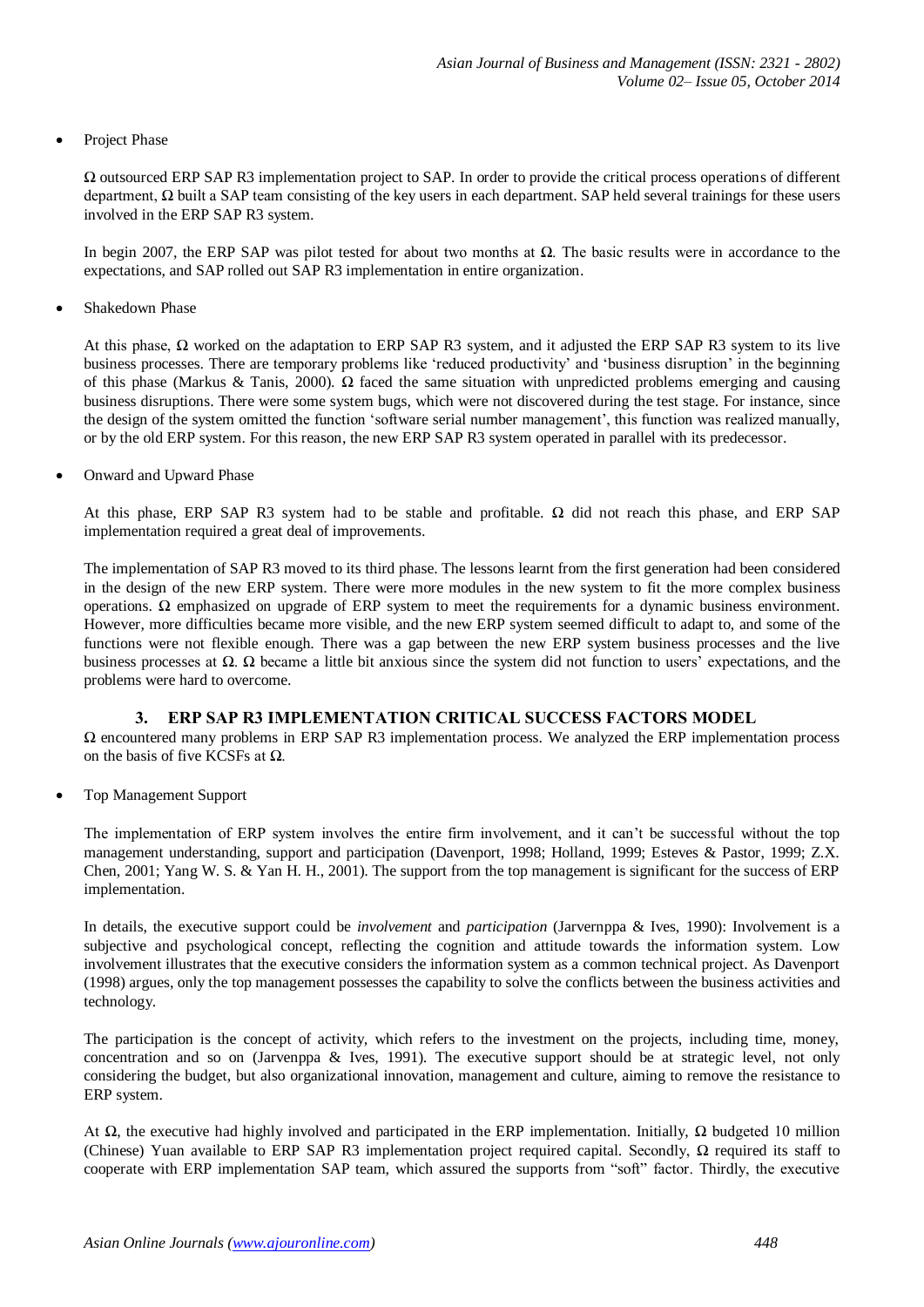played an important role in selection of the ERP supplier, the build-up of ERP project team, and negotiations with ERP consultants.

It was obvious that top management gave importance to the ERP SAP R3 implementation project. However, the problem was the top management sometimes took over the project management role, making decisions for the ERP implementation process. Some of these decisions pushed the ERP system into predicament.

Business Process Reengineering (BPR) versus Customization of ERP System

As for information system, ERP is a tool, which supports the firm to conduct change management; as for management method, ERP is a change management strategy (Esteves (2002). It is generally considered that BPR is essential for the success of ERP implementation (Davenport, 1998; Holland et al., 1999; Zhang et al, 2002; Guo & Tang, 2001). The *best practices* that ERP system advocates may misfit the organizational structure, operational procedures, management model, and infrastructure of the legacy system (Soh et al., 2000; Shang & Seddon, 2000). Therefore, firms have to minimize these misfits by balancing the BPR and ERP customization. According to Soh et al. (2000), the greater the organization changes, the better for ERP implementation is anticipated.

In ERP implementation process, the customization of ERP software is common for the enterprise. According to organization configuration; it is impossible to adjust ERP system completely to the previous organizational and business operation characteristics. On one hand, refining the ERP software is not an easy job, and it can trouble the maintenance in future; On the other hand, ERP is an advanced management concept, which the *best practices* has already been designed embodied in the ERP software (Soh et al., 2000). Adjustments on the system will be difficult to realize the potential benefits from ERP (Al-Mudimigh et al., 2001).

ERP is considered to be the new technology which can bring fundamental innovation on organizational and change management. Chen & Ye (2002) even regards ERP itself as a kind of BPR.

Similarly to Soh et al.'s (2000) point of view, Shang & Seddon (2000) created a matrix with four strategies to achieve fit in an ERP according to two dimensions: 'preparedness to change the enterprise application software' and preparedness to change organizational processes.

Shang & Seddon considers that system exploration create most value for the company among these four strategies; next are software modification & enhancement and process modification & enhancement.

Prior to ERP implementation, Ω business process was complex and inefficient. Because of widespread office locations in HK, Chengdu, Guiyang and Sanming, the communications between these centers were an issue. Ω expected that ERP SAP R3 system could resolve these problems.

Ω implemented the first ERP generation based on the strategy of *software modification & enhancement*, because there was no change in organizational business processes prior to the implementation. The system design and implementation were all aiming to solve the existing problems. The problems did not completely settle down by ERP implementation since the SAP R3 system could not improve the business processes. The failure to improve the  $\Omega$  business processes was the main reason for the ERP failure.

SAP provided the second generation of ERP for  $\Omega$  with the design concept based on the western business and management model. The Chinese enterprises have strong characteristics of their own, especially with the Chinese culture and state-owned background. The traditional management model and organization structure of Chinese enterprise differed from that of in West. in addition, Ω had its own company culture different from other Chinese enterprises.

A review of  $\Omega$  business processes showed that customization was a complex process at  $\Omega$ . The external SAP ERP implementation team did not understand the chaotic business processes and a mass of data from different subsidiaries. This led to some obvious bugs. One of the bugs was that the ERP system did not contain the price module for Digital Lab products (one of the most saleable products), so, Hong Kong could not check the price through ERP system. They requested the price from colleagues in Xiamen. This was a small error and easy to refine at the design stage. It decreased the efficiency of the whole supply chain and added trouble to entire business operations. That was the reason for manual operation of second generation ERP SAP R3 system.

 $\Omega$  learnt that ERP system was not a tool for to settle with all the management problems or to solve the organizational process problems automatically.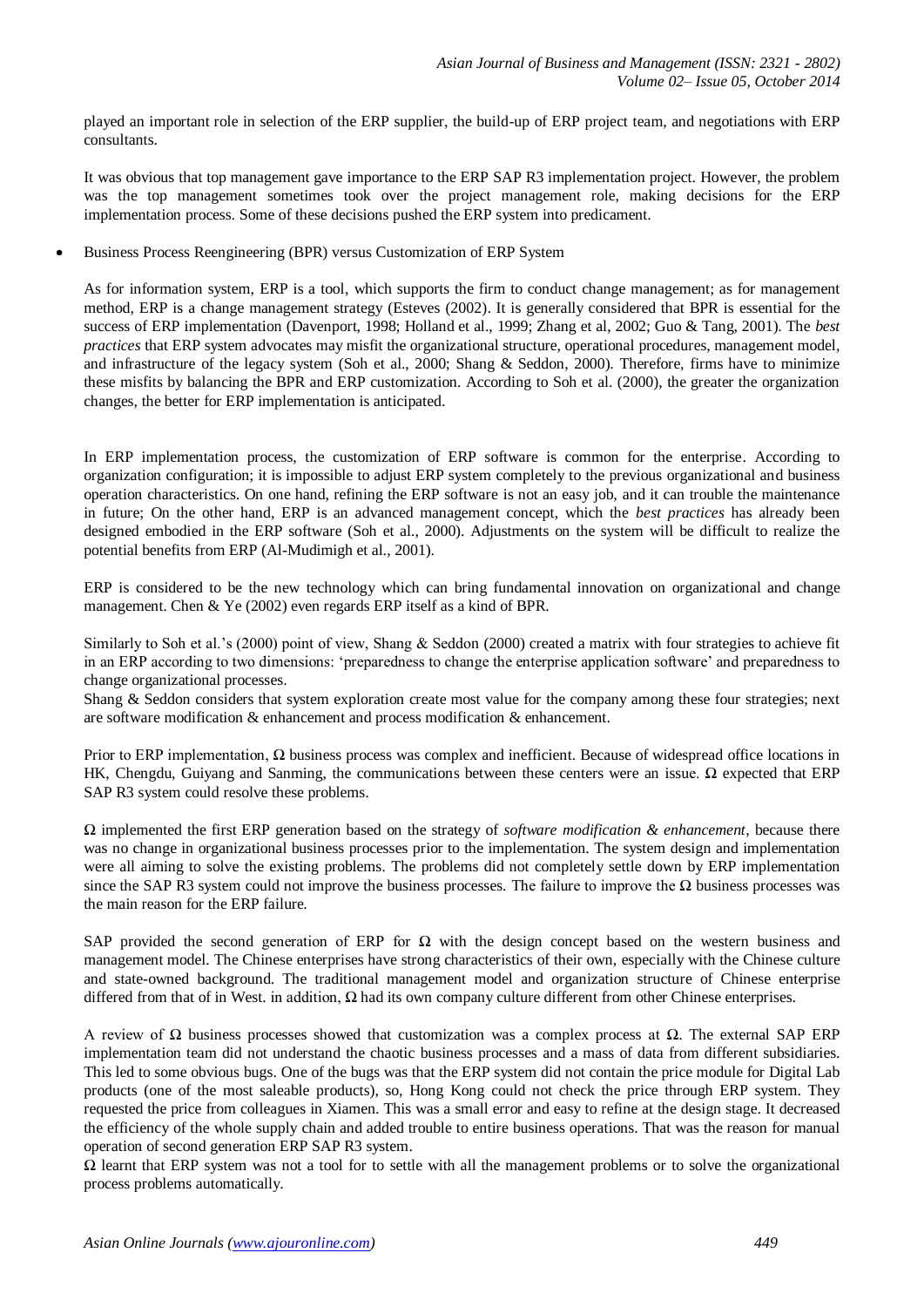$\Omega$  did not create the business process work responsibility for each department clearly, and it did not unify materials serial numbers and standards prior to ERP implementation. As a result, ERP SAP R3 system did not manage to support the materials efficiently. The serial number for each product part was not assigned in a systematic order. The initial input data to ERP SAP R3 system had no uniform or consistent system. This caused the ERP SAP R3 system to lose its key and basic function in resource management.

# **4. CHANGE MANAGEMENT**

Change management focus is on how to deal with users' resistance. One of the important reasons for ERP failure is change management, since many problems in the ERP implementation arise from users' resistance (Kelly et al. (1999) and Sumner (1999)). Any resistance from individuals or functional groups can endanger the success of ERP implementation. Change management, with in particular, the management of users' resistance has been a real challenge to ERP implementation process.

The emotion for changes amongst the key users was the key critical failure factor in implementation of second generation of ERP SAP R3 at Ω. The reason was because some of the users had participated in the design and implementation of the first generation ERP system; while the second generation ERP system was all designed and implemented by SAP. The emotional resistance was to the extent that key users were reluctant to contribute to the ERP SAP R3 team and ERP R3 implementation process.

This was despite their familiarity with  $\Omega$ 's ERP environment and their potential critical roles in success of SAP implementation.

The new ERP SAP R3 system was more complete. It contained more functional modules than the previous  $\Omega$  own custom-designed ERP system. However, users were used to the simple operation of the old system. Users found the new system hard to operate. The reasons for users' inadequacy were inadequate training and narrow focus on certain ERP areas.

With implementation of new ERP SAP R3 system, there were more changes in the business processes at Ω. This demanded new relationships, interface and situations in enterprise. The work responsibility became ambiguous, especially for cooperation between teams and individuals. Users felt unstable because of the technical and management changes they encountered.  $\Omega$  did not invest enough on smoothening of the changes during the ERP implementation.

Project Management

ERP implementation is a considerable investment. It is a lengthy information-based project, involving the overall operations within an enterprise.

An ERP project has to draw up detailed requirements, target planning, and formal implementation schedule (Somers & Nelson, 2001; Chen & Ye, 2002). ERP is viewed as a process oriented IT tool, which the specific target or business vision has to transfer into the measurable mission or tasks (Al-Mashari et al., 2003). Without the definite business target, the ERP implementation may become a software installation project, and the implementation team would lose their direction, finally the system would be useless. It is essential that the project manager possesses experienced IT background, familiarity of the business process and organizational environment, as well as excellent communication skills.

Moreover, most important thing is that the manager has to be empowered (Scott & Vesssey (2002) and Somers (2001)).

At  $\Omega$ , the first generation ERP implementation team was familiar with business processes and organization infrastructure. Though, they lacked formal ERP implementation requirements, target analysis, and step-by-step implantation plan. The project was more like problem solving rather than a management tool. Consequently, the first generation ERP system developed many limitations over the years, and it no longer fit the business processes at  $\Omega$ .

The implementation team for second generation of ERP also encountered a great deal of problems understanding complicated business processes and organizational structure. Ω held extensive meetings and brainstorming sessions for SAP implementation team to understand the firm business structure and business processes.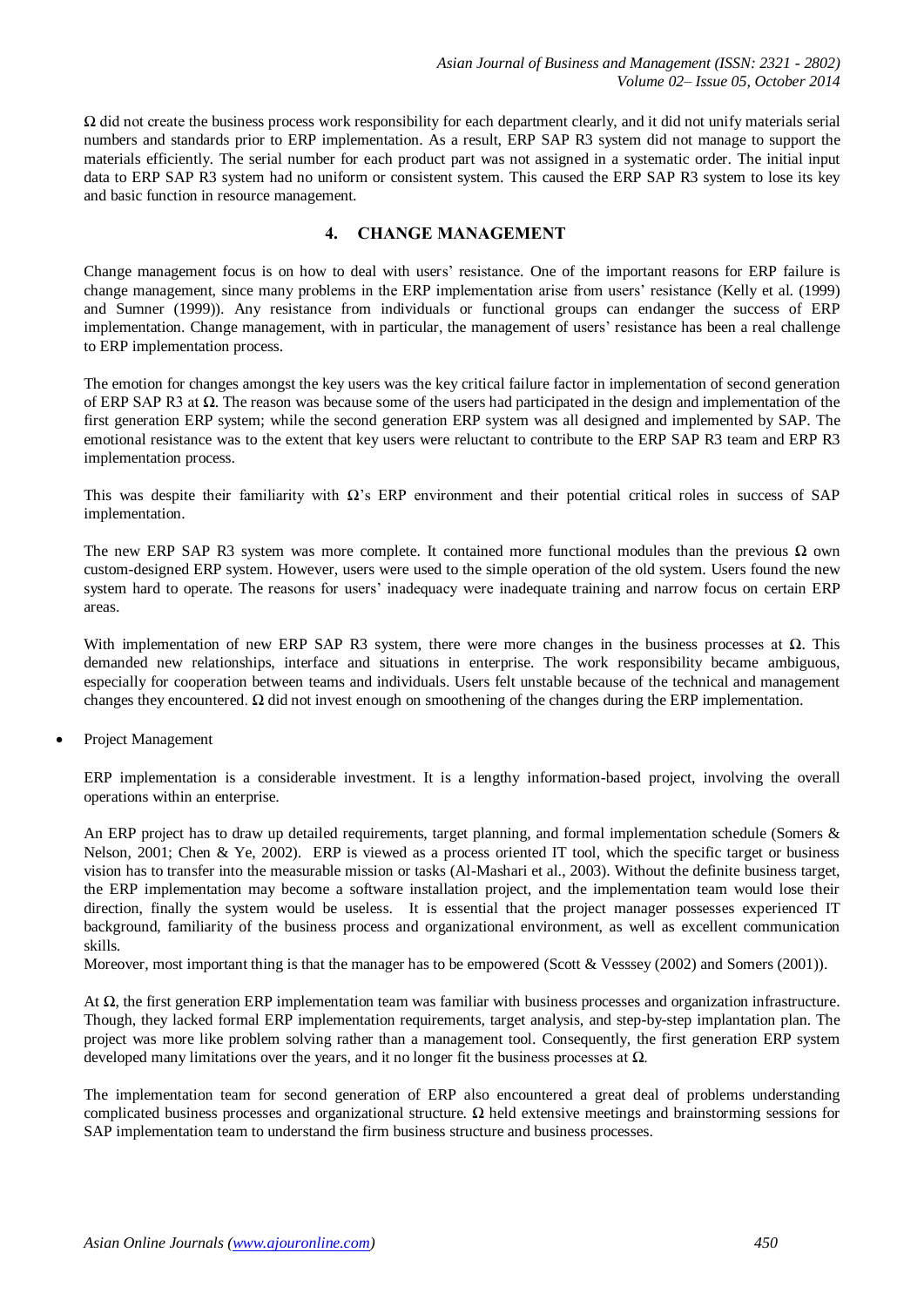Despite all efforts, the post ERP implementation system still developed a big bug. Overall, there was a huge gap in understanding  $Ω$  business processes and operation of the ERP SAP R3 at  $Ω$ .

Company Context

 $Ω$  is a middle size company with several subsidiaries at different locations.  $Ω$  devoted a large budget to ERP SAP R3 implementation process.

The Chinese culture had an impact on ERP SAP R3 implementation process, especially at  $\Omega$ , which had a state-owned background. The management at  $\Omega$  was heavily hierarchical, and seldom empowered by middle or low level management. ERP systems which derive from western culture require empowerment and information sharing (Davison, 2002). At  $\Omega$ , CEO made all the decisions, ranging from the business strategy to authorization of daily expenses at  $\Omega$ . Every decision in the ERP system had to go through authorization of the CEO. Chinese culture follows 'rule of man', and the decision making is based on the experiences rather than the information system.

ERP system requires each activity to follow the designed practice, which means the business process activities rely on the regulations. Identification of regulation and unification of the standards in each department were significant processes to ERP SAP R3 implementation at  $Ω$ .

As a state-owned enterprise,  $\Omega$  was influenced by politics (Liusong, 2001). Many Chinese firms adopted ERP system because the ERP system was considered to advance their management and technology tools. To catch up with high technology and modern management,  $\Omega$  decided to implement ERP SAP R3 system without careful business analysis and acknowledgement of detailed requirements for implementation.

A typical Chinese characteristic advocates that the organization should be stable and harmonized. The users may reject the information system, which breaks the previous internal relationships within the organization. They work hard and efficiently; but they are indifferent, and they avoid troubles, by shifting the responsibility to keep their job secure. For this reason, change management could have played a critical role in success of ERP implementation process at  $Ω$ .

Prior and post implementation of ERP process was with a lot of changes and staff brain drain, with software department in particular.  $\Omega$  invested to a great deal in training the new users.

Due to complex business processes and databases, critical users at each department experienced how the businesses worked in their domains. These critical users were not always the managers. The ERP SAP R3 implementation most of all needed the support of these critical users. With departure of these critical users, the difficulties with ERP SAP R3 implementation and post implementation process enhanced to the failure of implementation objectives.

#### **5. CONCLUSION**

The strong support from top management had positive impact on ERP implementation process, whereas weak BPR, resistance by key users, hierarchical autocratic culture, and SAP R/3 misfit were among the reasons for partial ERP customization, and implementation failure at  $\Omega$ . In this paper, we aimed to identify the KCSFs for two ERP implementation processes in a Chinese enterprise. In case analysis, we selected five KCSFs: top management support, BPR, change management, project management, and company context.

We drew up the following conclusions on the five KCSFs of ERP implementation:

Top management support had positive impacts in ERP implementation. However, the traditional Chinese management concept with hierarchical management, led the top management support to an autocratic control.

BPR was one of the most important factors in ERP implementation at  $\Omega$ . We learnt that the balance between BPR and customization of ERP software would have to be carefully considered prior to ERP implementation and in the course of ERP adoption.

Change management was the most important KCSF in ERP implementation at Ω. In China, the level of enterprise IT integration has been relatively lower in comparison to IT integration in Western countries. The level of user resistance has been higher towards both IT integration and ERP adoption.

The project management role was undermined at  $\Omega$  because of the strong power of top management. The ERP project was hardly empowered by middle and low level management. As a result, this factor lowered the motivation for participation and ERP application.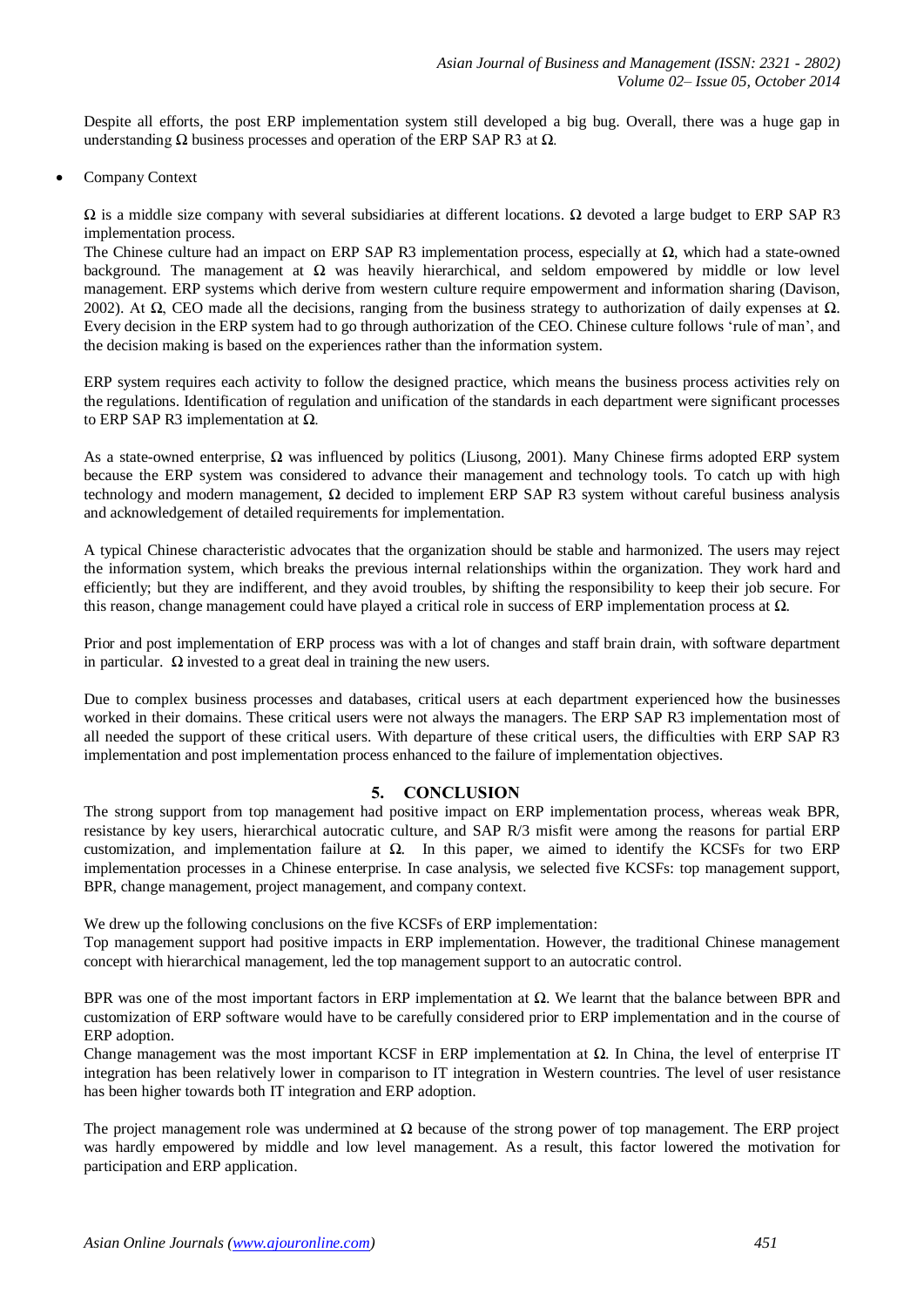Company context influenced ERP implementation process at different levels. The Chinese culture with a hierarchical management model and with characteristics of Chinese users had negative impacts on an ERP project at  $\Omega$ .

On the basis of ERP implementation KCSFs analysis, we concluded that  $\Omega$  had to facilitate the information flow throughout the supply chain across  $\Omega$  to improve the resource management and order management. The ERP implementation had to focus on solving the issues of resource management and order management. The implementation process had to be well planned, considering all facets of the firm actual business processes.

#### **6. REFERENCES**

- [1] Al-Mudimigh, A., Zairi, M., Al-Mashari, M., (2003). Enterprise Resource Planning: A Taxonomy of Critical Success Factors, European Journal of Operational Research, 146, pp. 352-364.
- [2] Al-Mudimigh, A., Zairi, M., Al-Mashari, M., (2001). ERP Software Implementation: an Integrative Framework, European Journal of Information System, pp.216-226
- [3] Andersen Consulting, Successful implementation of ERP, Industrial Engineering and Management, 1998: No.6, 1999: No.1, 2, 3.
- [4] Arogyasamy, B. (2000) , Modes of Information Technology Deployment: the Link to Measures of Success, Proceedings of International Millennium Conference on Affordable Telecom and IT Solutions for Developing Countries, March, India, pp. 351-355.
- [5] Baskerville, R., Pwlowski, S, McLeanm E., (2000). Enterprise Resource Planning and Organizational Knowledge: Patterns of Convergence and Divergence. International Conference on Information Systems, Brisbane, Australia.
- [6] Cheng, D., Deng, F.Y., Li, H.T., (2006). Critical factors for successful implementation of ERP in China, ICEBE 2006: IEEE International Conference on E-business Engineering, Proceeding: 358-365.
- [7] Chen Bocheng, Ye Xiongwei, (2002). The change of the concept toward the ERP, Industry Engineer and Management, pp.31-35
- [8] Chen Sheng, Li Chuanzhao, Zhang Xumei, (2005). The empirical research on the ERP determine the enterprise performance in China, Chinese science and technology forum, 2005 (1), pp. 47-51
- [9] Chen Zhixiang, (2001), the Problems of ERP Implementation in China, Chinese Academic Software, 2001 (12), pp. 58- 61
- [10]Davenprot, T.H., (1998). Putting the enterprises into the enterprise system, Harvard Business Review, 121-131.
- [11]Davison, R., (2002), Cultural Complication of ERP, Communication of the ACM, July, Vol. 45, No. 7, pp. 109-111.
- [12]Deloitte Consulting, (1999), ERP's Second Wave: Maximizing the Value of ERP-Enabled Processes, Deloitte Consulting LLC ISBN 1-892383-36-5
- [13] Esteves, J., Pastor, J., (1999). An ERP lifecycle-based research agenda, In: J.Eder, N. Maiden, and M. Missikoff (Eds.), Proceedings of the First International Workshop on Enterprise Management Resource and Planning Systems. Atlanta: CAIS, pp. 395-371.
- [14]Esteves, J., Pastor, J., Towards the unification of critical success factors for ERP implementation, Proceedings of the 10th Annual Business Technology Conference, 2000, Manchester.
- [15] e-works (2006), An overview of ERP industry of Chinese manufactory during 2005-2006, Available from <URL: http://www.e-works.cn/infoview.aspx?content\_id=255>
- [16]Frankfort-Nachmias, C. and Nachmias, D. (1992). Research Methods in the Social Sciences, (4th edn) London, Melbourne.
- [17] Guo Junhua, Tang Yuanhu, (2001), the ERP Implementation situation and countermeasures in China, Research on scientific management. Dec. pp. 47-50.
- [18] Hall, R., (2002). Enterprise resource planning systems and organizational change: transforming work organization, Strategic Change, 11, pp. 263-270
- [19]Hamilton, S., Ives, B., (1982). Knowledge utilization among MIS researchers. MIS Quarterly, 6(4), pp.61-77.
- [20]He Y. (2001), the Problems and Countermeasures of the ERP implementation in China, Modern Finance and Economics, (8), pp. 45-47
- [21]Holland, C.P., Light, B., Gibson, N., (1999). A critical success factors model for enterprise resource planning implementation, Proceedings of the 7th European conference on Information systems, Copenhagen, Denmark.
- [22]Jarvenppa, S.L., Ives, B. (1991), Executive Involvement and Participation in the Management of Information Technology, MIS Quarterly, 15-2, pp. 205-227.
- [23]Jiao Sidai, Liu Yiping, (2007), the Impact of State-owned firms and Private firms toward ERP implementation, Technology Information, (1), pp. 12-16.
- [24] Kelly, S., Holland, C. and Light, B, (1999). Enterprise resource planning: a business approach to systems development, In Proceeding of the Americans Conference on Information System.